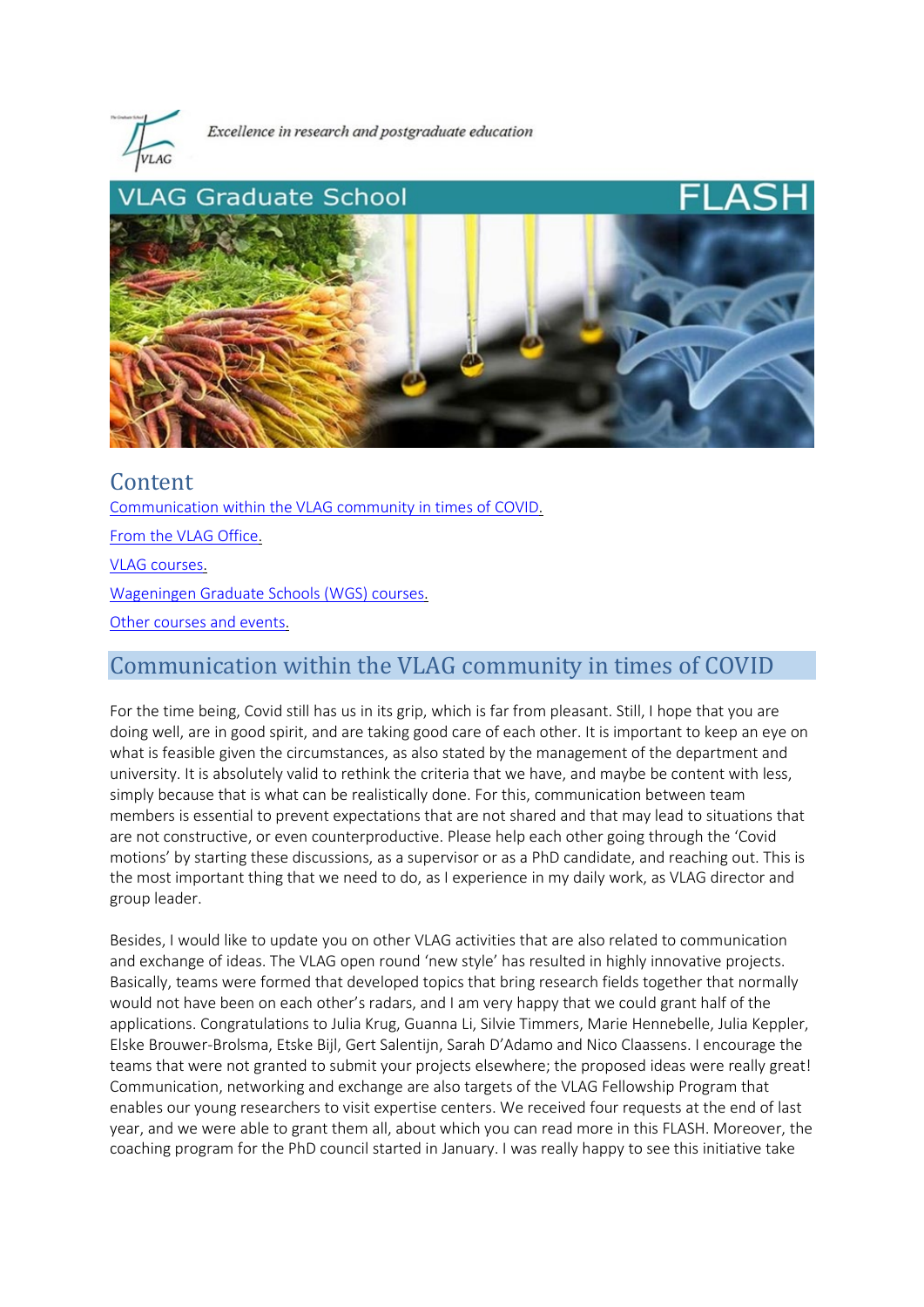off, and I am convinced that it will help various aspects related to communication and representation of our PhD community, consequently making the whole VLAG community stronger.

In the last FLASH I mentioned that we are preparing for the scientific external peer review which takes place every 6 years. We have been supporting enthusiastic teams of researchers that are now writing the contributions for the four VLAG Research Themes. I know that a lot of people contribute to make this process a success, and I also feel that this is of essence. The peer review is perhaps the most ultimate opportunity to get high-level feedback on how we operate and are seen within our fields, and I would like, together with you all, to try to get the most out of this process.

Before wrapping up, I would like to introduce our newest VLAG team 'recruit': Dr Jochem Jonkman. He will set up a PhD monitoring program, which I feel is essential to allow VLAG to contribute even more to progress and well-being of our PhD candidates during the entire trajectory of their project. He has consulted many, is currently developing his ideas, and will start a pilot soon. I hope that you are all enthusiastic about the prospective of having a program in place that will contribute to making the PhD trajectory even more valuable, and help VLAG keep in touch more closely.

As you have read, we are pretty busy with new initiatives to keep the VLAG community vital and hope that this also affects you positively. We want to be there for you, and do useful things for our community. Ideas are always very welcome, never hesitate to contact us.

Kind regards, also on behalf of the entire VLAG team, and please stay safe and healthy!

Kind regards, also on behalf of the entire VLAG team, Prof Karin Schroën, Scientific Director VLAG

## <span id="page-1-0"></span>From the VLAG Office



#### Introducing our new colleague Jochem Jonkman, PhD Advisor

Generally, what follows in an introductory message is a list of previous positions: I studied Food Technology in Wageningen, worked at a mango processing factory in Ghana, did a PhD in food supply chain design, supported a project for agri-business development in East-Timor, and worked as researcher and research coordinator at the Supply Chain Innovation group of HZ University of Applied Sciences. But this list doesn't tell you, for instance, that I received reviews questioning why the paper I wrote even exists (Thanks, reviewer #2!), that I didn't manage to obtain

funding as a starting researcher with the FCT in Portugal, or that the impostor syndrome is just around the corner, waiting to strike.

Neither list necessarily tells you much about who I am, nor what I will be doing…

With the VLAG team we are currently shaping the role of the PhD Advisor in relation to the PhD monitoring process. As a start, we have been going through the feedback from the PhD Survey that so many of you responded to last year. We're developing an action plan to follow-up on the signals we've received. I'm sure you'll hear more about that in one of the next newsletters.

For now, feel free to reach out if you'd like to have a conversation. I'm looking forward to getting to know you, and hear the stories you have to tell.

Regards, [Jochem Jonkman](mailto:jochem.jonkman@wur.nl)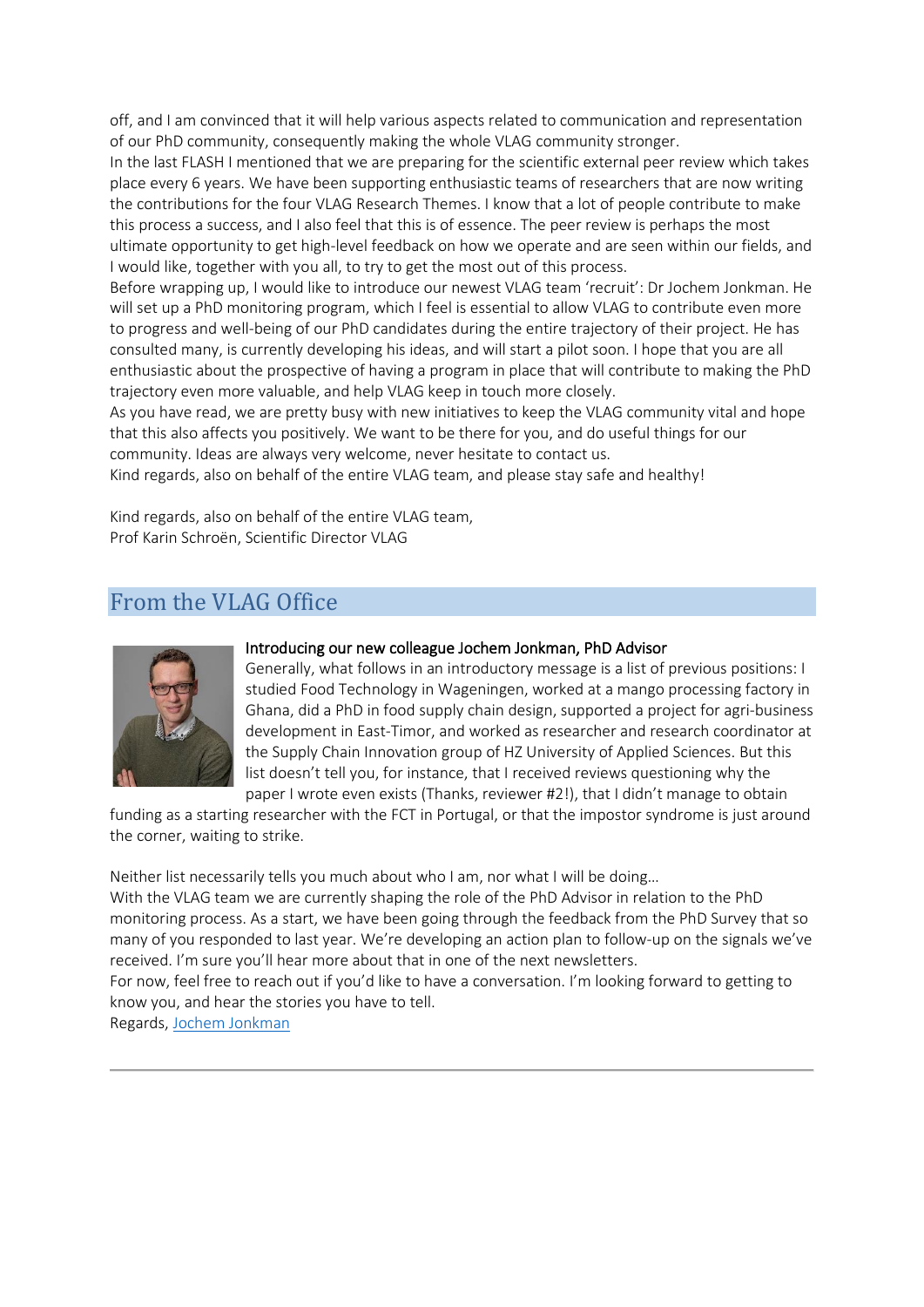## Good news!



Joris Sprakel, received [a grant](https://eur03.safelinks.protection.outlook.com/?url=https%3A%2F%2Fwww.wur.nl%2Fen%2Fnews-wur%2Fshow-home%2FRutgerd-Boelens-and-Joris-Sprakel-to-receive-substantial-ERC-grant.htm&data=04%7C01%7Cvlag%40wur.nl%7C8801fdaec24248612fb708d8dfd6fb8e%7C27d137e5761f4dc1af88d26430abb18f%7C0%7C0%7C637505461792072354%7CUnknown%7CTWFpbGZsb3d8eyJWIjoiMC4wLjAwMDAiLCJQIjoiV2luMzIiLCJBTiI6Ik1haWwiLCJXVCI6Mn0%3D%7C1000&sdata=ymgy0N2sWy2qm%2B92Fc0Ip4JKXsFsTwY4MoSo7sHr4p0%3D&reserved=0) of just under two million from the European Research Council for his ground-breaking research proposal. His project focuses on strange and strong chemical bonds: catch bonds. The professor at the Physical Chemistry & Soft Matter group studies the secrets of an unusually strong chemical bond discovered at the start of this century in nature. This bond increases in strength under pressure. Understanding this amazing chemical characteristic and eventually copying it under laboratory conditions, is the challenge he faces.

#### PhD/Postdoc fellowships for secondments at international institutes/universities

VLAG provides grants which allow VLAG PhD candidates and Postdocs to visit a top research institute/university abroad. We were able to grant the four applications that we received last November. Congratulations to Jilu, Kaustub, Bart and Rob. We wish you a great experience during your time abroad.

The next deadline for the PhD/Postdoc fellowships for activities starting in 2021 is May  $1<sup>st</sup>$  2021. Please take a look at our website (VLAG Calls - [Vlag Graduate School\)](https://eur03.safelinks.protection.outlook.com/?url=https%3A%2F%2Fwww.vlaggraduateschool.nl%2Fen%2Fresearch-1%2FVLAG-Calls.htm&data=04%7C01%7Cvlag%40wur.nl%7C8801fdaec24248612fb708d8dfd6fb8e%7C27d137e5761f4dc1af88d26430abb18f%7C0%7C0%7C637505461792082351%7CUnknown%7CTWFpbGZsb3d8eyJWIjoiMC4wLjAwMDAiLCJQIjoiV2luMzIiLCJBTiI6Ik1haWwiLCJXVCI6Mn0%3D%7C1000&sdata=O1REy5JLhdTuYlvAbJYEKDWA80s%2B9A1OAeYMQBu75%2FM%3D&reserved=0) for all requirements and the apllication form. There you can also find more information about the other VLAG Research fellowships; Visiting guest researchers for sabbaticals, master classes and symposia and International PhD excursions (both with continuous application).

*VLAG PhD/Postdoc fellowships Nov 2020*

| Jilu Feng (FQD/FPE)                               |
|---------------------------------------------------|
| 6wk visit to INRAe, Rennes, France                |
| Kaustub Singh (ORC)                               |
| 3m visit to IMDEA Energy Institute, Madrid, Spain |
| Bart Lagerwaard (HAP)                             |
| 2m visit to Eurocat Technology, Reus, Spain       |
| Rob de Haas (PCC)                                 |
| 3m visit to University Washington, Seattle, US    |

## <span id="page-2-0"></span>VLAG courses

## Highlighted event:

## Lipid Droplet/Oleosome online Young Scientist Event (29 March afternoon).

Biobased Chemistry and Technology group, is organising the 2nd International Lipid Droplet/Oleosome Conference that will take place on 2 and 3 December 2021 in Strasbourg

[\(https://lipiddropletsoleosomes.org/en/\)](https://eur03.safelinks.protection.outlook.com/?url=https%3A%2F%2Flipiddropletsoleosomes.org%2Fen%2F&data=04%7C01%7Cvlag%40wur.nl%7C8801fdaec24248612fb708d8dfd6fb8e%7C27d137e5761f4dc1af88d26430abb18f%7C0%7C0%7C637505461792082351%7CUnknown%7CTWFpbGZsb3d8eyJWIjoiMC4wLjAwMDAiLCJQIjoiV2luMzIiLCJBTiI6Ik1haWwiLCJXVCI6Mn0%3D%7C1000&sdata=6OwaSQUkqhJenOAVNiPOraJExr2ZCKvB8VrWGDLNnB4%3D&reserved=0)

Based on the initiative by the PhD candidates involved in the Lipid Droplets/Oleosomes consortium this online Young Scientist Event will take place 29 March and is aimed to strengthen the bonds between young scientists from different disciplines who are interested in Lipid Droplets/Oleosomes (From Biology to Soft Matter and Food Science).

If you would like to participate (free of charge), please contact [Dr Costas Nikiforidis](mailto:costas.nikiforidis@wur.nl)

## VLAG courses open for registration

2<sup>nd</sup> [edition Postgraduate course "Healthy Food Design"](https://eur03.safelinks.protection.outlook.com/?url=https%3A%2F%2Fwww.vlaggraduateschool.nl%2Fen%2Fcourses%2Fcourse%2FHFD20.htm&data=04%7C01%7Cvlag%40wur.nl%7C8801fdaec24248612fb708d8dfd6fb8e%7C27d137e5761f4dc1af88d26430abb18f%7C0%7C0%7C637505461792092344%7CUnknown%7CTWFpbGZsb3d8eyJWIjoiMC4wLjAwMDAiLCJQIjoiV2luMzIiLCJBTiI6Ik1haWwiLCJXVCI6Mn0%3D%7C1000&sdata=mnYoztuYfyxwYPyx6qHrvgNOuTWl9x7HQSTivaA5Bv4%3D&reserved=0) (3, 4, 6, 7 May)

*This course provides the essential skills for designing healthy foods for specific categories of consumers in the European legislative framework of nutritional and health claims.*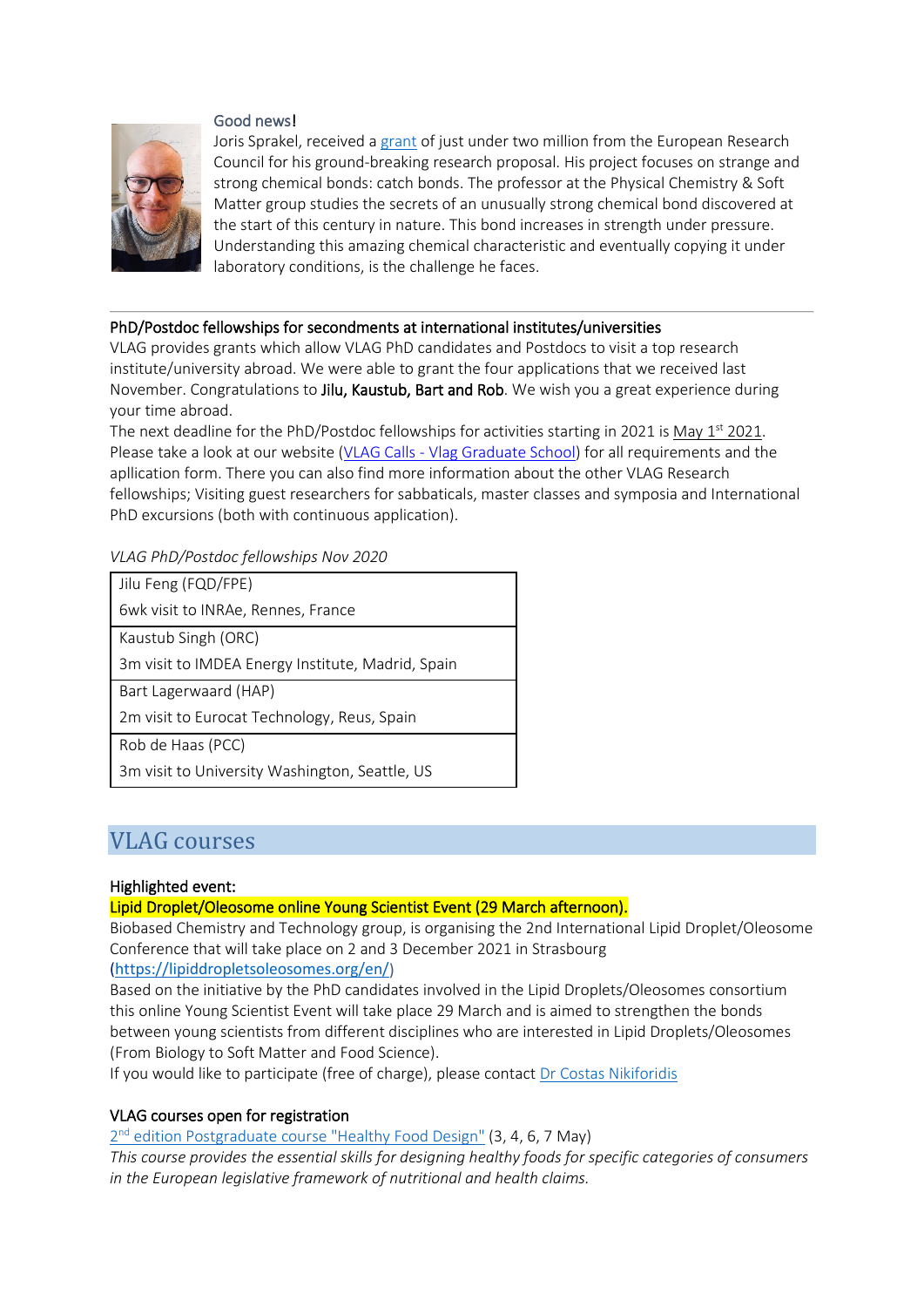#### [Online Summer Course Glycosciences](https://eur03.safelinks.protection.outlook.com/?url=https%3A%2F%2Fwww.vlaggraduateschool.nl%2Fen%2Fcourses%2Fcourse%2FGlycosciences21.htm&data=04%7C01%7Cvlag%40wur.nl%7C8801fdaec24248612fb708d8dfd6fb8e%7C27d137e5761f4dc1af88d26430abb18f%7C0%7C0%7C637505461792102343%7CUnknown%7CTWFpbGZsb3d8eyJWIjoiMC4wLjAwMDAiLCJQIjoiV2luMzIiLCJBTiI6Ik1haWwiLCJXVCI6Mn0%3D%7C1000&sdata=pdPM6q1%2B%2BjWI9ucUr%2FNkLHCtp67zVGFCxCRI4Bhj1LA%3D&reserved=0) (10, 11, 17, 18 June)

*This broad online course in glycosciences combines general introductions in the field of carbohydrates and glycoproteins with in-depth sessions.*

3rd [Master class Healthy and sustainable diets: synergies and trade-offs \(5](https://eur03.safelinks.protection.outlook.com/?url=https%3A%2F%2Fwww.vlaggraduateschool.nl%2Fen%2Fcourses%2Fcourse%2FHSD21.htm&data=04%7C01%7Cvlag%40wur.nl%7C8801fdaec24248612fb708d8dfd6fb8e%7C27d137e5761f4dc1af88d26430abb18f%7C0%7C0%7C637505461792102343%7CUnknown%7CTWFpbGZsb3d8eyJWIjoiMC4wLjAwMDAiLCJQIjoiV2luMzIiLCJBTiI6Ik1haWwiLCJXVCI6Mn0%3D%7C1000&sdata=pcVpPhPSuMD3hLySEDJzVkpOEMhzR8uokoFTlqiq5nY%3D&reserved=0) - 7 July)

*Master class to broaden disciplinary thinking in agriculture, food sciences, nutrition and health to arrive at a disciplinary research perspective on healthy and sustainable diets. It aims to contribute to synergy between scientific disciplines, applied research and stakeholders along the food supply chain.*  $11<sup>th</sup>$  [edition of Reaction kinetics in food science](https://eur03.safelinks.protection.outlook.com/?url=https%3A%2F%2Fwww.vlaggraduateschool.nl%2Fen%2Fcourses%2Fcourse%2FRK20.htm&data=04%7C01%7Cvlag%40wur.nl%7C8801fdaec24248612fb708d8dfd6fb8e%7C27d137e5761f4dc1af88d26430abb18f%7C0%7C0%7C637505461792112330%7CUnknown%7CTWFpbGZsb3d8eyJWIjoiMC4wLjAwMDAiLCJQIjoiV2luMzIiLCJBTiI6Ik1haWwiLCJXVCI6Mn0%3D%7C1000&sdata=TFJoHOCqkNbyrL%2FgP%2BgVecSGbqD3gvxhvS2e58NFV00%3D&reserved=0) (12 – 17 July)

*The use of kinetics is necessary for many aspects of food research. Enzymatic, chemical, physical and microbial reactions in foods occur simultaneously during processing and storage, and usually it is a cascade of reactions. The food scientist needs to optimize the quality of food, and this can only be done in a quantitative way with the proper use of kinetics.*

[Modelling of habitual dietary intake](https://eur03.safelinks.protection.outlook.com/?url=https%3A%2F%2Fwww.vlaggraduateschool.nl%2Fen%2Fcourses%2Fcourse%2FMHDI21.htm&data=04%7C01%7Cvlag%40wur.nl%7C8801fdaec24248612fb708d8dfd6fb8e%7C27d137e5761f4dc1af88d26430abb18f%7C0%7C0%7C637505461792112330%7CUnknown%7CTWFpbGZsb3d8eyJWIjoiMC4wLjAwMDAiLCJQIjoiV2luMzIiLCJBTiI6Ik1haWwiLCJXVCI6Mn0%3D%7C1000&sdata=sVX6%2BSCo9selx97mrmfmdUem8UyTuPCrOnp%2FR0eju6U%3D&reserved=0) (11 – 12 October)

*In this course the focus will be on statistical modelling of habitual intake using SPADE (Statistical Program to Assess Dietary Exposure). The course will consist of a combination of lectures on general principles of modelling habitual intake, lectures on how to use SPADE, and practical exercises with SPADE.*

## VLAG statistics courses open for registration

Introduction to R  $(31$  May  $-1$  June) Applied statistics  $(7 - 9$  June) Chemometrics (14 – 16 June) For more information and registration, see [VLAG Statistics courses](https://eur03.safelinks.protection.outlook.com/?url=https%3A%2F%2Fwww.vlaggraduateschool.nl%2Fen%2Fcourses%2FGeneral-courses%2FVLAG-general-courses%2FVLAG-Statistics-courses.htm&data=04%7C01%7Cvlag%40wur.nl%7C8801fdaec24248612fb708d8dfd6fb8e%7C27d137e5761f4dc1af88d26430abb18f%7C0%7C0%7C637505461792122326%7CUnknown%7CTWFpbGZsb3d8eyJWIjoiMC4wLjAwMDAiLCJQIjoiV2luMzIiLCJBTiI6Ik1haWwiLCJXVCI6Mn0%3D%7C1000&sdata=%2FaG1pv9O3eSsBhHft5t%2BcALmEHCMR9KX5yuCDKQioTE%3D&reserved=0)

## Other planned VLAG courses 2021

Big data analysis in the life sciences (October) Sensory Perception and Food Preference

## <span id="page-3-0"></span>Wageningen Graduate Schools (WGS) courses

## WGS PhD TRAINING ANNOUNCEMENTS ~March 2021~

For a complete overview of all competence, skills and career development training activities, please click [here.](https://eur03.safelinks.protection.outlook.com/?url=https%3A%2F%2Fwgs.crs.wur.nl%2F&data=04%7C01%7Cvlag%40wur.nl%7C8801fdaec24248612fb708d8dfd6fb8e%7C27d137e5761f4dc1af88d26430abb18f%7C0%7C0%7C637505461792122326%7CUnknown%7CTWFpbGZsb3d8eyJWIjoiMC4wLjAwMDAiLCJQIjoiV2luMzIiLCJBTiI6Ik1haWwiLCJXVCI6Mn0%3D%7C1000&sdata=hnF2puwRqZB3G4BfugCi%2BOBY%2Bc%2FUBPwmM9hvhAgqzNc%3D&reserved=0)

Please note that there will be online, in-person and blended training sessions available. This may change according to the COVID-19 guidelines of the government at that time. Please check the training schedules on our [website](https://eur03.safelinks.protection.outlook.com/?url=https%3A%2F%2Fwgs.crs.wur.nl%2F&data=04%7C01%7Cvlag%40wur.nl%7C8801fdaec24248612fb708d8dfd6fb8e%7C27d137e5761f4dc1af88d26430abb18f%7C0%7C0%7C637505461792302222%7CUnknown%7CTWFpbGZsb3d8eyJWIjoiMC4wLjAwMDAiLCJQIjoiV2luMzIiLCJBTiI6Ik1haWwiLCJXVCI6Mn0%3D%7C1000&sdata=i0mVvqoia5OZwQAQNhsRR3wBz6yLNScY2zPLO3pMnZQ%3D&reserved=0) for the most recent updates.

#### **Highlights**

[Introduction to WUR Library for PhD candidates](https://eur03.safelinks.protection.outlook.com/?url=https%3A%2F%2Fwww.wur.nl%2Fen%2Farticle%2FIntroduction-to-WUR-Library-for-PhD-candidates.htm&data=04%7C01%7Cvlag%40wur.nl%7C8801fdaec24248612fb708d8dfd6fb8e%7C27d137e5761f4dc1af88d26430abb18f%7C0%7C0%7C637505461792312222%7CUnknown%7CTWFpbGZsb3d8eyJWIjoiMC4wLjAwMDAiLCJQIjoiV2luMzIiLCJBTiI6Ik1haWwiLCJXVCI6Mn0%3D%7C1000&sdata=ALlBp%2BTowBrZgWQQwaqYM3IPLDPsB9MPwBWme48kDDc%3D&reserved=0) (11 March)

*In 30 minutes, you will be introduced to all the tools and services of WUR Library relevant to the first steps of your research. This is an online session in MS Teams. Please mail to [office.library@wur.nl.](mailto:office.library@wur.nl) You will receive an invitation by email, so you can join the Teams meeting* [The Essentials of Scientific Writing and Presenting](https://eur03.safelinks.protection.outlook.com/?url=http%3A%2F%2Fwww.wur.nl%2Fen%2Fshow%2FThe-Essentials-of-Scientific-Writing-and-Presenting.htm&data=04%7C01%7Cvlag%40wur.nl%7C8801fdaec24248612fb708d8dfd6fb8e%7C27d137e5761f4dc1af88d26430abb18f%7C0%7C0%7C637505461792322215%7CUnknown%7CTWFpbGZsb3d8eyJWIjoiMC4wLjAwMDAiLCJQIjoiV2luMzIiLCJBTiI6Ik1haWwiLCJXVCI6Mn0%3D%7C1000&sdata=ZBwv6Ic6Pqw4wcQtnua4VDZ0oAb8sbD9Sgi4sgvMeXI%3D&reserved=0) (blended training starting on 12 March) *Presents an overview of how to effectively write and present scientific information* [Systematic approaches to reviewing literature](https://eur03.safelinks.protection.outlook.com/?url=https%3A%2F%2Fwww.wur.nl%2Fen%2Factivity%2FSystematic-approaches-to-reviewing-literature-4-ECTS-1.htm&data=04%7C01%7Cvlag%40wur.nl%7C8801fdaec24248612fb708d8dfd6fb8e%7C27d137e5761f4dc1af88d26430abb18f%7C0%7C0%7C637505461792322215%7CUnknown%7CTWFpbGZsb3d8eyJWIjoiMC4wLjAwMDAiLCJQIjoiV2luMzIiLCJBTiI6Ik1haWwiLCJXVCI6Mn0%3D%7C1000&sdata=lSsCEApJ5tD%2BQ25dYU1YbZDZupvtF6s6pScjEnBLW%2F4%3D&reserved=0) (starting on 25 March)

*In medicine, systematic reviews are the standard way to review evidence. This method is rapidly growing in importance in other disciplines. Systematic review is now used to describe theory, concepts, methods and evidence. The course offered at WU is interdisciplinary. In addition to what they require*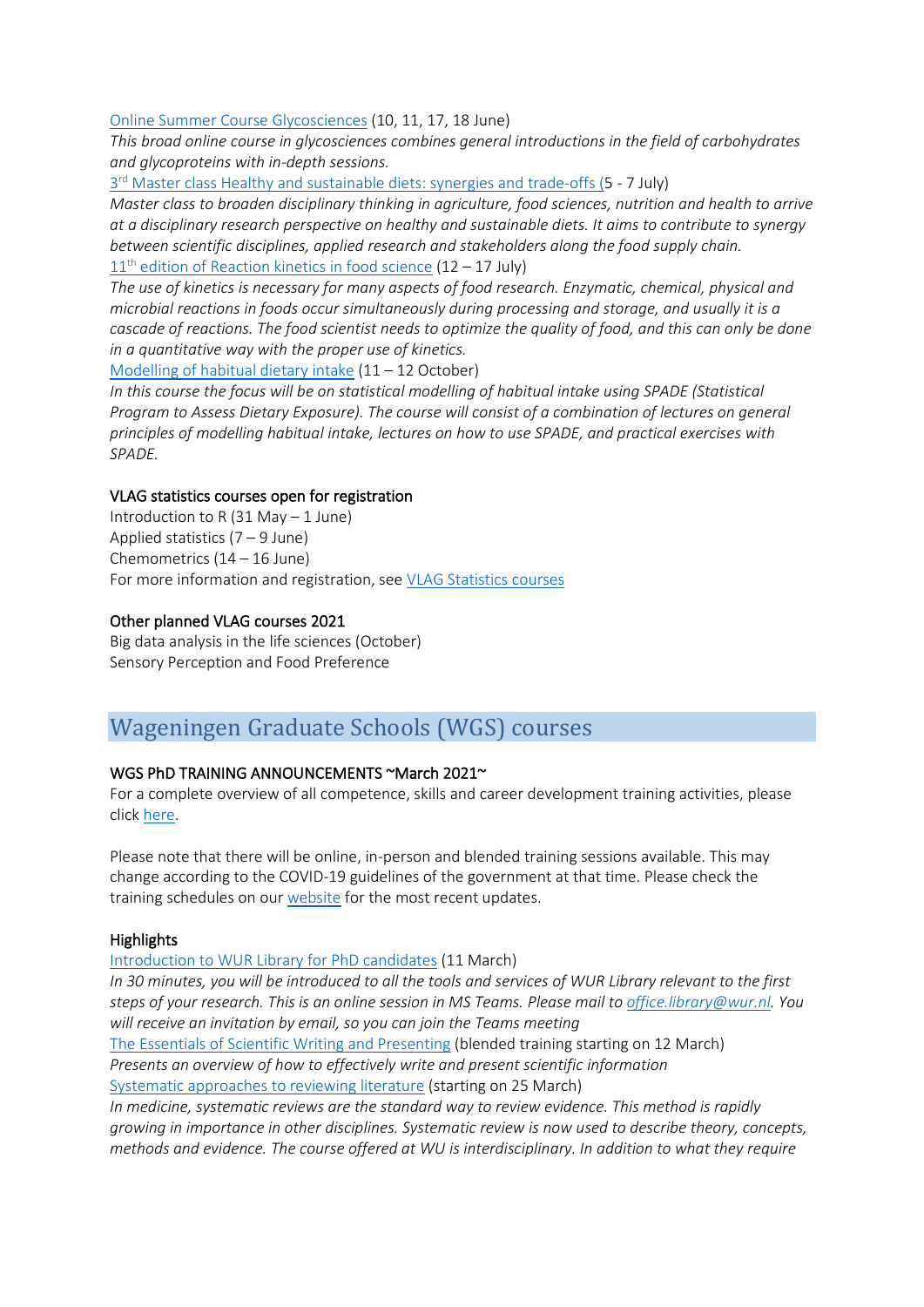*to do their own review, participants learn about research in other disciplines and they will learn how to report their research in ways that are more broadly accessible.*

[Effective behaviour in your professional surroundings](https://eur03.safelinks.protection.outlook.com/?url=https%3A%2F%2Fwgs.crs.wur.nl%2Fcourses%2Fdetails%2F74&data=04%7C01%7Cvlag%40wur.nl%7C8801fdaec24248612fb708d8dfd6fb8e%7C27d137e5761f4dc1af88d26430abb18f%7C0%7C0%7C637505461792332211%7CUnknown%7CTWFpbGZsb3d8eyJWIjoiMC4wLjAwMDAiLCJQIjoiV2luMzIiLCJBTiI6Ik1haWwiLCJXVCI6Mn0%3D%7C1000&sdata=ReLPlqOZaa6j4sObCan%2FQetKd56P%2F0z5a4QYTO1BJDc%3D&reserved=0) (30 March, 6 April, 12 April, 21 April) *To assist you in building and empowering your attitude, behaviour and position in your professional surroundings.*

[Brain-friendly working \(new online format\)](https://eur03.safelinks.protection.outlook.com/?url=https%3A%2F%2Fwgs.crs.wur.nl%2Fcourses%2Fdetails%2F467%2F&data=04%7C01%7Cvlag%40wur.nl%7C8801fdaec24248612fb708d8dfd6fb8e%7C27d137e5761f4dc1af88d26430abb18f%7C0%7C0%7C637505461792332211%7CUnknown%7CTWFpbGZsb3d8eyJWIjoiMC4wLjAwMDAiLCJQIjoiV2luMzIiLCJBTiI6Ik1haWwiLCJXVCI6Mn0%3D%7C1000&sdata=18xo5B7o9ljwDpcRHK3pgcGXVhCJ2edVuLVi5qF0uos%3D&reserved=0) (30 March, 6 and 13 April)

*This program aims to increase understanding of the brain and provide tools on how to directly apply the knowledge in the PhD work.*

[Introduction to LaTeX](https://eur03.safelinks.protection.outlook.com/?url=https%3A%2F%2Fwww.pe-rc.nl%2Fla-tex&data=04%7C01%7Cvlag%40wur.nl%7C8801fdaec24248612fb708d8dfd6fb8e%7C27d137e5761f4dc1af88d26430abb18f%7C0%7C0%7C637505461792342204%7CUnknown%7CTWFpbGZsb3d8eyJWIjoiMC4wLjAwMDAiLCJQIjoiV2luMzIiLCJBTiI6Ik1haWwiLCJXVCI6Mn0%3D%7C1000&sdata=UOLYoX%2FyqzDId6PJ216UYX9TQzpsPGNXENyMJ6OWCQk%3D&reserved=0) (13 April)

*An introductory workshop that covers the basics and the useful features of LaTeX; an automated document preparation system and mark-up language which can be used as an alternative to text processors like MS-WORD.*

[Bridging across cultural differences](https://eur03.safelinks.protection.outlook.com/?url=https%3A%2F%2Fwgs.crs.wur.nl%2Fcourses%2Fdetails%2F115&data=04%7C01%7Cvlag%40wur.nl%7C8801fdaec24248612fb708d8dfd6fb8e%7C27d137e5761f4dc1af88d26430abb18f%7C0%7C0%7C637505461792342204%7CUnknown%7CTWFpbGZsb3d8eyJWIjoiMC4wLjAwMDAiLCJQIjoiV2luMzIiLCJBTiI6Ik1haWwiLCJXVCI6Mn0%3D%7C1000&sdata=xH8iQhGa%2BlT1m5c0t74nbZ9RyKeV5aCpLT06AyyTGKc%3D&reserved=0) (22 and 29 April, registration will be open in the second half of March 2021)

*Key tactics for a global career: learn how to apply the understanding of cultural difference to improve your day to day interactions.*

[Ethics for Social Sciences Research](https://eur03.safelinks.protection.outlook.com/?url=https%3A%2F%2Fwgs.crs.wur.nl%2Fcourses%2Fdetails%2F76&data=04%7C01%7Cvlag%40wur.nl%7C8801fdaec24248612fb708d8dfd6fb8e%7C27d137e5761f4dc1af88d26430abb18f%7C0%7C0%7C637505461792352194%7CUnknown%7CTWFpbGZsb3d8eyJWIjoiMC4wLjAwMDAiLCJQIjoiV2luMzIiLCJBTiI6Ik1haWwiLCJXVCI6Mn0%3D%7C1000&sdata=9T5eUjPZiPWn6DIupf8E7os0pyWPBrYW9dckVwfmoGI%3D&reserved=0) (19 May)

*One-day seminar on dealing with ethical issues in human subjects research* [Mobilising your -](https://eur03.safelinks.protection.outlook.com/?url=https%3A%2F%2Fwgs.crs.wur.nl%2Fcourses%2Fdetails%2F63&data=04%7C01%7Cvlag%40wur.nl%7C8801fdaec24248612fb708d8dfd6fb8e%7C27d137e5761f4dc1af88d26430abb18f%7C0%7C0%7C637505461792352194%7CUnknown%7CTWFpbGZsb3d8eyJWIjoiMC4wLjAwMDAiLCJQIjoiV2luMzIiLCJBTiI6Ik1haWwiLCJXVCI6Mn0%3D%7C1000&sdata=Ukr%2B0ZRnkUIPJlJsZDtJ%2FYgFoibbkUdfYul9MVes4xM%3D&reserved=0) scientific - network (23 and 30 September)

*Offers you the essential tools to create a network through a variety of introductions, discussions and assignments*

#### New dates available

[Project and Time Management \(](https://eur03.safelinks.protection.outlook.com/?url=https%3A%2F%2Fwgs.crs.wur.nl%2Fcourses%2Fdetails%2F34&data=04%7C01%7Cvlag%40wur.nl%7C8801fdaec24248612fb708d8dfd6fb8e%7C27d137e5761f4dc1af88d26430abb18f%7C0%7C0%7C637505461792362198%7CUnknown%7CTWFpbGZsb3d8eyJWIjoiMC4wLjAwMDAiLCJQIjoiV2luMzIiLCJBTiI6Ik1haWwiLCJXVCI6Mn0%3D%7C1000&sdata=Z65zC85P%2BNcZdOEUaQE4gLskR6gevER6R06%2FwHWVriQ%3D&reserved=0)11 May, 27 May, 22 June) *Planning, control, monitoring and management of the research project and time are essential in accomplishing the PhD.*

#### Other courses and training of interest

[Writing Lab](https://eur03.safelinks.protection.outlook.com/?url=http%3A%2F%2Fwww.wageningenur.nl%2Fen%2Farticle%2FWageningen-Writing-Lab-2.htm&data=04%7C01%7Cvlag%40wur.nl%7C8801fdaec24248612fb708d8dfd6fb8e%7C27d137e5761f4dc1af88d26430abb18f%7C0%7C0%7C637505461792372185%7CUnknown%7CTWFpbGZsb3d8eyJWIjoiMC4wLjAwMDAiLCJQIjoiV2luMzIiLCJBTiI6Ik1haWwiLCJXVCI6Mn0%3D%7C1000&sdata=wSEnp7BU4%2B9xN9LghSfNLlYX8AsVdMPTvnCsSS6p6Nc%3D&reserved=0) [Free feedback on your academic text during the Editing Desk walk-in hours](https://eur03.safelinks.protection.outlook.com/?url=http%3A%2F%2Fwww.wageningenur.nl%2Fen%2Farticle%2FWageningen-Writing-Lab-2.htm&data=04%7C01%7Cvlag%40wur.nl%7C8801fdaec24248612fb708d8dfd6fb8e%7C27d137e5761f4dc1af88d26430abb18f%7C0%7C0%7C637505461792372185%7CUnknown%7CTWFpbGZsb3d8eyJWIjoiMC4wLjAwMDAiLCJQIjoiV2luMzIiLCJBTiI6Ik1haWwiLCJXVCI6Mn0%3D%7C1000&sdata=wSEnp7BU4%2B9xN9LghSfNLlYX8AsVdMPTvnCsSS6p6Nc%3D&reserved=0) [English for IELTS and RATEr](https://eur03.safelinks.protection.outlook.com/?url=http%3A%2F%2Fwww.wur.nl%2Fen%2Fproduct%2FEnglish-for-IELTS-and-RATEr-2.htm&data=04%7C01%7Cvlag%40wur.nl%7C8801fdaec24248612fb708d8dfd6fb8e%7C27d137e5761f4dc1af88d26430abb18f%7C0%7C0%7C637505461792382175%7CUnknown%7CTWFpbGZsb3d8eyJWIjoiMC4wLjAwMDAiLCJQIjoiV2luMzIiLCJBTiI6Ik1haWwiLCJXVCI6Mn0%3D%7C1000&sdata=a%2FsTw5cOjfvSOCl5TemiAegUAPWaJFhDwq4rzSxprsI%3D&reserved=0) [Sports Centre the Bongerd](https://eur03.safelinks.protection.outlook.com/?url=http%3A%2F%2Fwww.wageningenur.nl%2Fen%2Fsports-centre-de-bongerd.htm&data=04%7C01%7Cvlag%40wur.nl%7C8801fdaec24248612fb708d8dfd6fb8e%7C27d137e5761f4dc1af88d26430abb18f%7C0%7C0%7C637505461792382175%7CUnknown%7CTWFpbGZsb3d8eyJWIjoiMC4wLjAwMDAiLCJQIjoiV2luMzIiLCJBTiI6Ik1haWwiLCJXVCI6Mn0%3D%7C1000&sdata=ehtPJchawsezdWQbChaP5Vz0u5wf1mSqFgjhJ5xkPS0%3D&reserved=0) offers [health courses.](https://eur03.safelinks.protection.outlook.com/?url=https%3A%2F%2Fsporthalreservering.mendixcloud.com%2Findex.html&data=04%7C01%7Cvlag%40wur.nl%7C8801fdaec24248612fb708d8dfd6fb8e%7C27d137e5761f4dc1af88d26430abb18f%7C0%7C0%7C637505461792392174%7CUnknown%7CTWFpbGZsb3d8eyJWIjoiMC4wLjAwMDAiLCJQIjoiV2luMzIiLCJBTiI6Ik1haWwiLCJXVCI6Mn0%3D%7C1000&sdata=A4npLvTDMQgkdxGsL5kp8KK0%2FLlyll2qLftD28V2X5M%3D&reserved=0)

## <span id="page-4-0"></span>Other courses and events

#### Online course: Writing a vidi proposal (23 May and 3 June)

Researchers who want to write a vidi proposal this year that they want to carry out at Wageningen University can register for an online course given by Yellow Research. The 3 webinars are on May 28th from 10.00 to 12.00 and on June 3rd from 10.00 to 12.00 and from 13.00 to 15.00 pm. You can register by sending an mail t[o Henrieke de Ruiter](mailto:henrieke.deruiter@wur.nl)

#### Call for abstracts NWO Life2021 (26 – 28 May)

Do you want to contribute to NWO Life2021 by giving an oral or poster presentation about your research progress? The call for abstracts is now open! Visit the website for more information or to sign up for the Life Newsletter[: www.nwolife.nl](https://eur03.safelinks.protection.outlook.com/?url=http%3A%2F%2Fwww.nwolife.nl%2F&data=04%7C01%7Cvlag%40wur.nl%7C8801fdaec24248612fb708d8dfd6fb8e%7C27d137e5761f4dc1af88d26430abb18f%7C0%7C0%7C637505461792392174%7CUnknown%7CTWFpbGZsb3d8eyJWIjoiMC4wLjAwMDAiLCJQIjoiV2luMzIiLCJBTiI6Ik1haWwiLCJXVCI6Mn0%3D%7C1000&sdata=wftyv39yCxI3I8uI8GDlwP78XaNS2ZOKNF0Wq4MFRGg%3D&reserved=0)

Extended deadline abstract submission for oral presentations: 16 March

## Call for abstracts for the 18<sup>th</sup> Annual IMGC Symposium on Milk Science and Health (15 - 17 June)

[Submit](https://eur03.safelinks.protection.outlook.com/?url=https%3A%2F%2Fpheedloop.com%2FEVETAXPXMTAOE%2Fproposal%2Fstart%2F%3Fcall%3DCALOCDJ6QDSOQO4&data=04%7C01%7Cvlag%40wur.nl%7C8801fdaec24248612fb708d8dfd6fb8e%7C27d137e5761f4dc1af88d26430abb18f%7C0%7C0%7C637505461792402168%7CUnknown%7CTWFpbGZsb3d8eyJWIjoiMC4wLjAwMDAiLCJQIjoiV2luMzIiLCJBTiI6Ik1haWwiLCJXVCI6Mn0%3D%7C1000&sdata=DB9l1wMnysPsnuP8OC1q9sVknILKUcQy8pg0aFDRROM%3D&reserved=0) your abstract for the upcoming two 2-day IMGC VIRTUAL Symposium 2021 which is co-hosted by WUR. This symposium's theme addresses very hot topics in milk research: "Future Perspectives on Milk Bioactives and Proteins". Abstract submission closes: 23 March